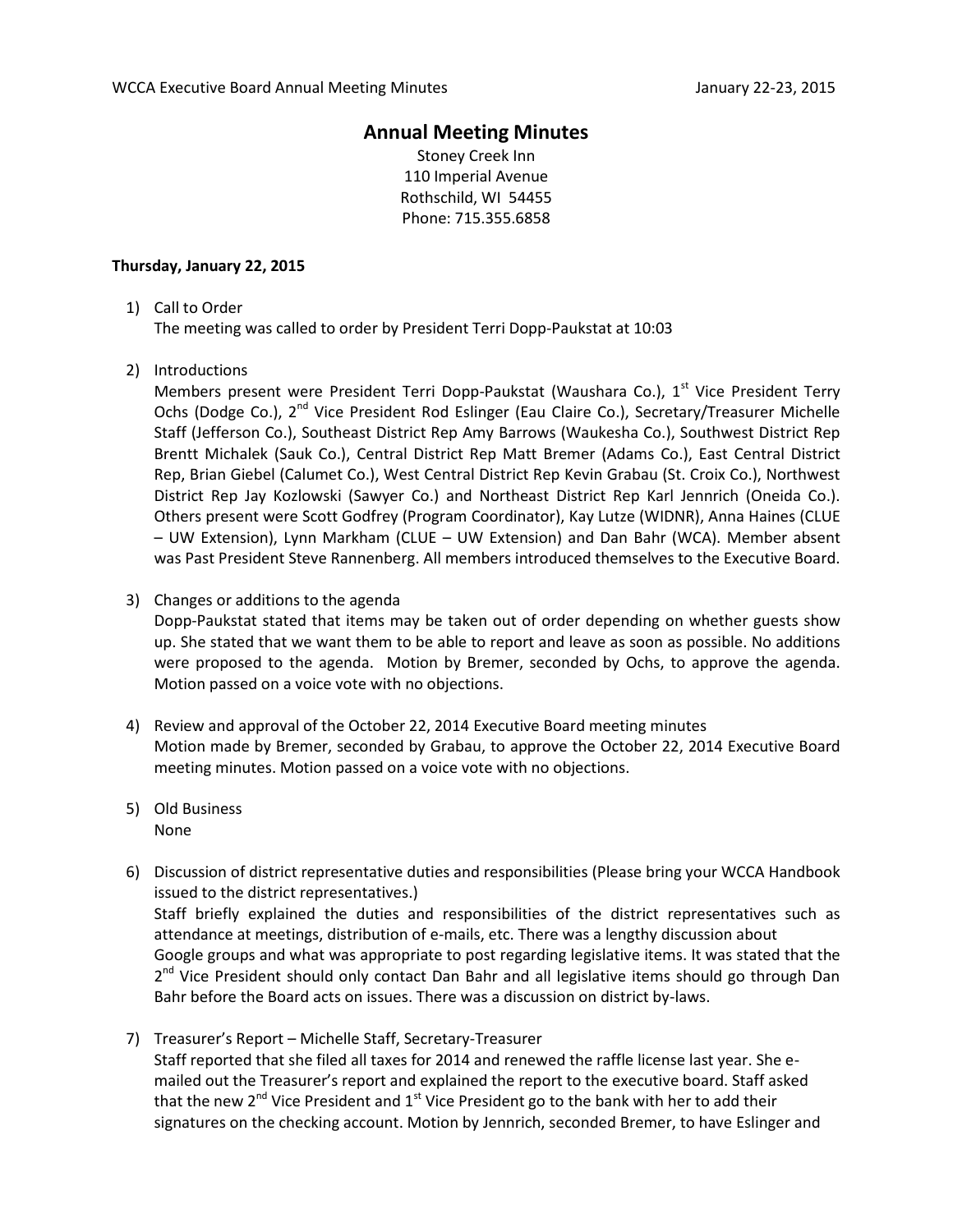Ochs sign the signature cards at Associated Bank. Motion passed on a voice vote with no objections.

Staff explained the money in the CD. She explained all the options for CDs and asked that the money be moved into one account with additional monies from the checkbook. It was also suggested that it all be moved to Associated Bank. Godfrey suggested that this discussion should be moved to the budget. Staff asked the Board if they would like to raise the dues for 2016. This discussion will be moved to the budget also.

Motion by Eslinger, seconded by Jennrich, to approve the Treasurer's report. Motion passed on a voice vote with no objections.

- 8) Audit of 2014 Financials Audit Committee Dopp-Paukstat stated that she was present before the meeting and Staff e-mailed out the yearly report to the audit committee. Motion by Dopp-Paukstat, seconded by Barrows, to approve the Audit Committee Report, Motion passed on a voice vote with no objections.
- 9) Review and approve WCCA 2015 Operating Budget Staff e-mailed proposed budget. Staff explained line by line the amounts shown.

Motion by Barrows, seconded by Bremer, to have a raffle each year instead of the silent auction. There was a brief discussion on the pros and cons of raffle vs silent auction. It was noted we can still have an auction if there are donated prizes. Motion passed on a voice vote with no objections.

There was a discussion on how to get vendors to the conference. There was a general consensus that one person should be in charge of the vendors. Staff stated that the revenue from vendors go into the scholarship fund.

There was discussion on the interest the CD is receiving. Staff mentioned that she could into a longer term CD and asked the Board to add additional monies to the CD. Jennrich stated that the Treasurer's name should be on the CD account. Motion by Ochs, seconded by Bremer, to move the existing CD to Associated Bank, add an additional \$10,000 to the CD or Money Market and to have the Treasurer's name on the account. There was a discussion if an additional person should also be on the account. Motion passed on a voice vote with no objection.

There was a discussion about the amount of the scholarship for 2015. Motion by Barrows, seconded by Jennrich, to award two scholarships at \$500 each. Motion passed on a voice vote with no objection.

Motion by Barrows, seconded by Bremer, to put aside \$200 each year for equipment purchases for the future. There was a discussion on the benefit of setting aside funds for a future laptop in the next 4 years the replacement plan. Staff will keep track of the equipment fund. Motion passed on a voice vote with no objection.

Staff informed the Board that insurance rose by 25%. The Board asked Staff to check other insurance companies to see prices.

There was a discussion on each position and the amount of hours each position takes within the year. There was a discussion with Staff and Godfrey on amount of time their positions take. There was a lengthy discussion amongst the Board on the positions and how to compensate them. Eslinger suggested that Staff track her hours. There was a discussion that all positions should track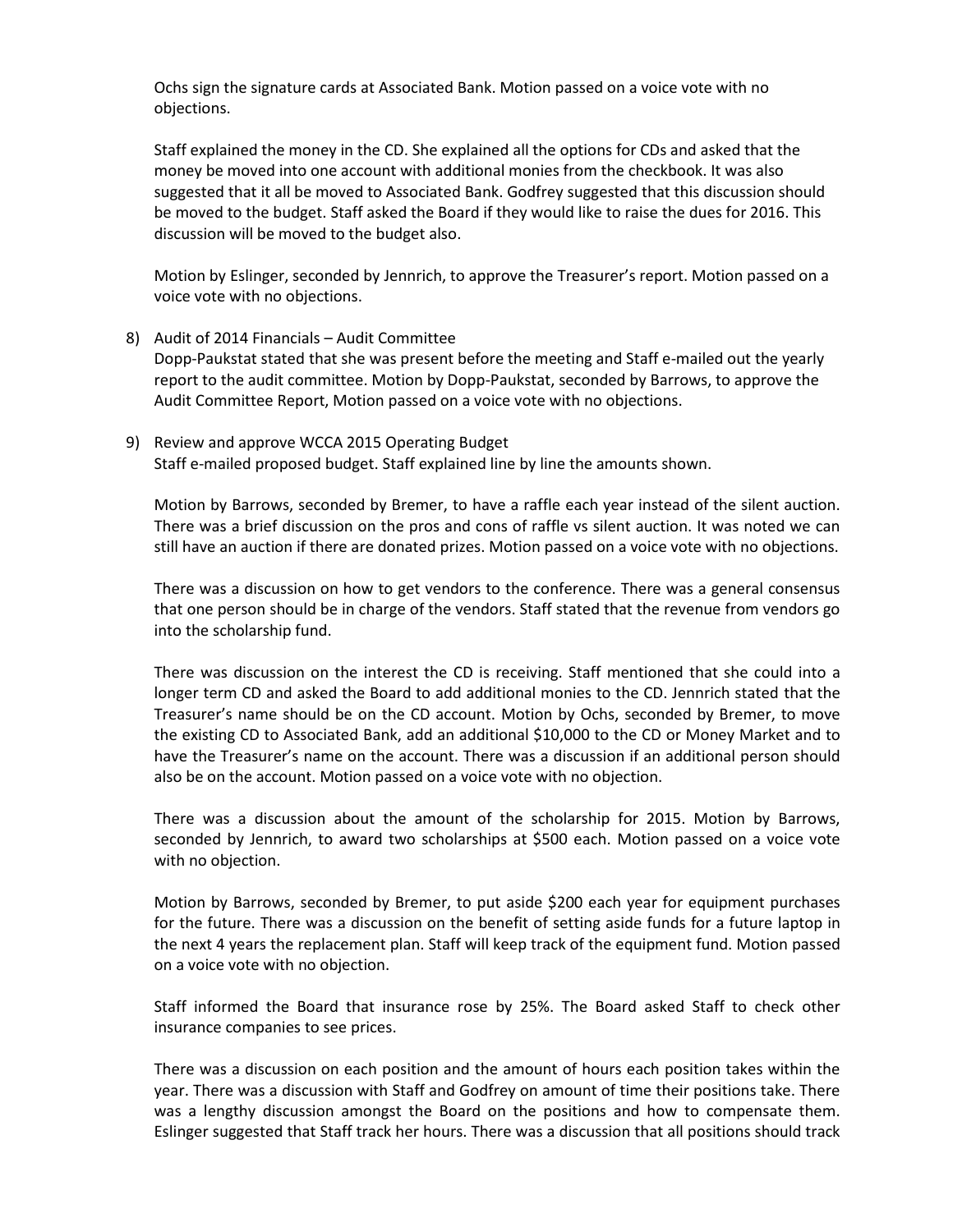their hours. Jennrich stated that the Secretary/Treasurer has 6 pages of responsibilities. There was a discussion that the pay should be paid on the job description. Motion by Ochs, seconded by Jennrich, to increase the Secretary/Treasurer to \$3,000, to increase the Conference Coordinator to \$2,500, the Web Page Coordinator to remain and each position track the hours spend per month on their position. Each person is to report back to the President. Motion passed on a voice vote with no objections.

Motion by Jennrich, seconded by Bremer, to raise the spring conference revenues to \$10,000. Motion passed on a voice vote with no objection.

Motion by Ochs, seconded by Jennrich to approve the 2015 WCCA budget as amended. Motion passed on a voice vote with no objection.

- 10) Committee Assignments and Appointments for 2015
	- a) Executive Board representation on committees (see subsection c for a and b)
	- b) Standing Committees
	- c) Ad Hoc Committees

Dopp-Paukstat e-mailed out the draft committees. There were discussions on each proposed committee and suggestions on members to serve on them. There were changes proposed for these committee. Staff and Dopp-Paukstat will work on the corrections for the committees and will send out an updated version when it is completed. Staff will give it to Grant to post on the web site also.

- d) Program Coordinator and Web Page Coordinator
	- It was mentioned that Program Coordinator should view the facility before we sign a contract. There was discussion on advertising the positions yearly in case other members are interested in either the Program Coordinator's position or the Web Page Coordinator. Each are hired from January 1 through December 31. There was a discussion on the duties of each position. This was recommended so the job descriptions are accurate. The Board suggested that the updated job descriptions be presented to the Executive Board in spring. The President will announce at spring conference the positions available and at fall conference the Executive Board will review all persons interested. Motion by Jennrich, seconded by Bremer, to revise the job descriptions if necessary, have them available at the Executive Board at the spring meeting for approval, have them available for the spring conference for the membership and proposals be submitted by the fall conference for 2016 positions. Motion passed on voice vote with no objection.

Motion by Bremer, seconded by Jennrich, to hire Scott Godfrey for Program Coordinator and Dustin Grant for Web Page Coordinator for 2015. Motion passed on a voice vote with no objection.

- e) State Agency Liaisons and Others Proposed affiliations Dopp-Paukstat stated that if she is missing someone, please let her know. Dopp-Paukstat will contact Jim VandenBrook from WLWCA organization to see if they can come to our meetings.
- 11) Committee and Project Reports
	- a) Program Coordinator/Conference Committee
		- a. Draft Agenda 2015 Spring Conference—To include discussion of POWTS track and attendance options for all sessions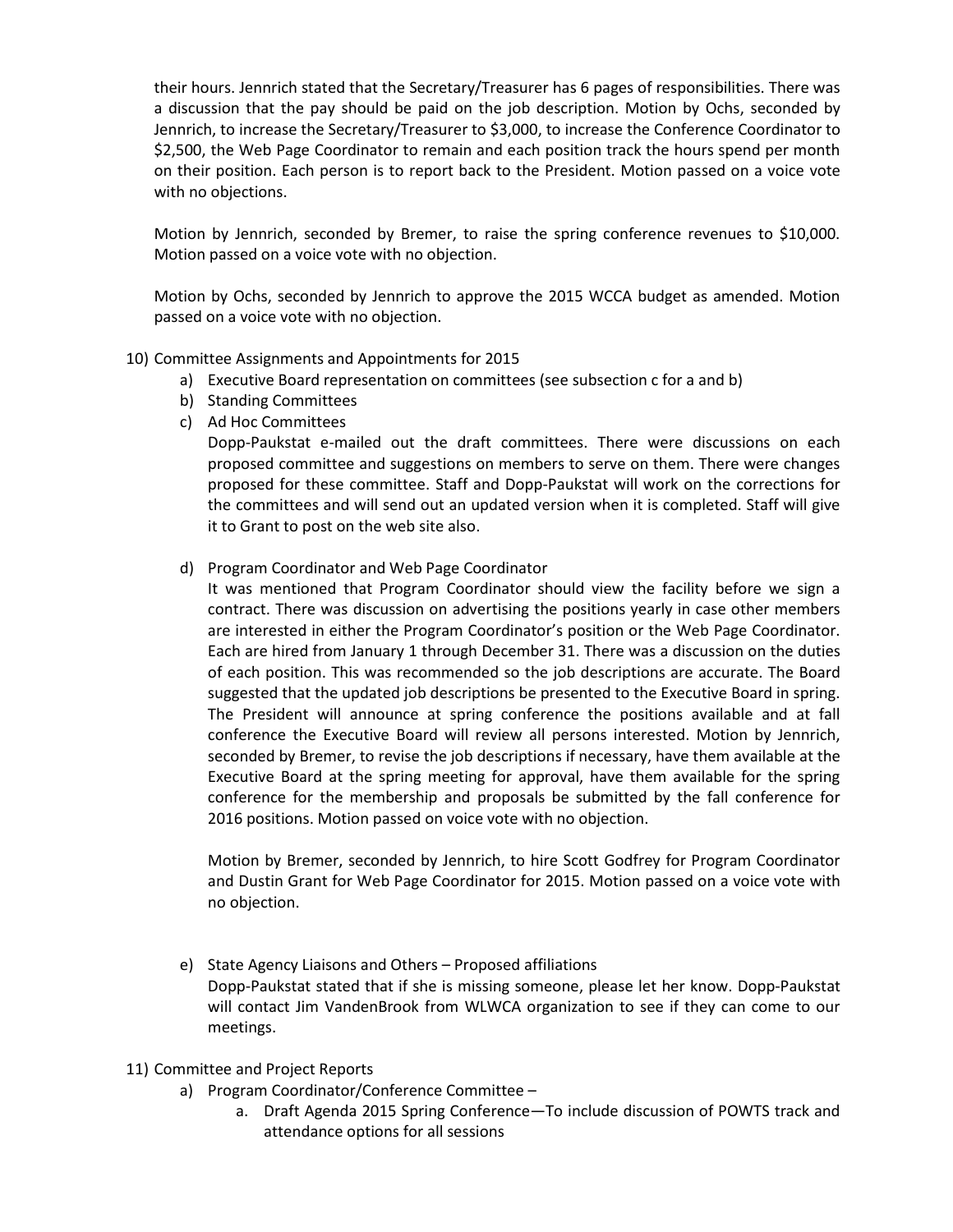Ochs went over the agenda for the spring conference. The Board gave Ochs several potential conference topics. He asked the Board for any suggestions on the POWTS track. Motion by Eslinger, seconded by Jennrichs, to try on-line registration with no on-line paying. Motion passed on a voice vote with no objections.

- b. WCCA Spring Conference, March 26 & 27, 2015, Stoney Creek Inn, Rothschild, WI Leadership Training Part 2 Anna Haines and Lynn Markham were present to answer questions. There was a discussion on the details for the next leadership conference. It was agreed upon that the leadership training would be before the conference on Wednesday afternoon. Dopp-Paukstat stated that the leadership group would be invited to attend the Executive Board meeting. There was a discussion on the goals of the leadership training. It was agreed that there would be a panel of experts to ask questions on shoreland, general zoning, land divisions, variances, conditional use, floodplain and special exceptions. It was suggested that there be a session on how to do a map amendment, rezoning, conditional use, etc. and what are the administrative steps. There was a discussion on other duties such as writing a staff report, writing a violation, open forum, dealing with difficult people, etc. Haines suggested that the session be more interactive and open forum, for example, the person would bring a situation to the group and discuss the situation with the group. There was discussion on the time of the session and dinner. It was agreed upon that dinner would be 5-7:30 pm at the Green Mill with the Executive Board meeting at 7:00 pm.
- c. 2015 Fall Conference select location and dates program guidelines It was agreed upon that the Fall Conference would be October 21-23, 2015. It was suggested that the conference be south such as Green County or Dane County. Godfrey will look into it but it will be the president's decision on the fall location.
- b) Raffle/Scholarship Report
- c) Leadership Group Report and Planning for Spring Conference with UWSP CLUE See WCCA Spring Conference, March 26 & 27, 2015, Stoney Creek Inn, Rothschild, WI Leadership Training Part 2
- d) Annual Scholarship Fundraiser at Spring Conference—Raffle vs. Silent Auction/others? See Budget
- e) Legislative Committee/Report—In conjunction with WCA legislative report—Dan Bahr
	- a. Topics to include Town Zoning, High Capacity Wells, Reporting Requirements, Nonmetallic Mining, Local Control, and other possible legislative subjects.

Eslinger started to give a background of possible upcoming legislative issues. It is fairly early in the session. Eslinger noted that past bills that have made an impact on some counties included Act 74 allowing 10 working days to review permits. He gave an example of a silica sand mine that was 500 pages with only 10 days to review. His county is trying to get it changed from 10 working days to 30 days with some exemptions for mining and agricultural uses. This act was for "vested rights" situation for permits.

Another upcoming issue was possible public noticing on web pages. Godfrey was involved in an issue with subdivision ordinances, Chapter 236 and public improvements where the Town's ordinance applied for public improvements but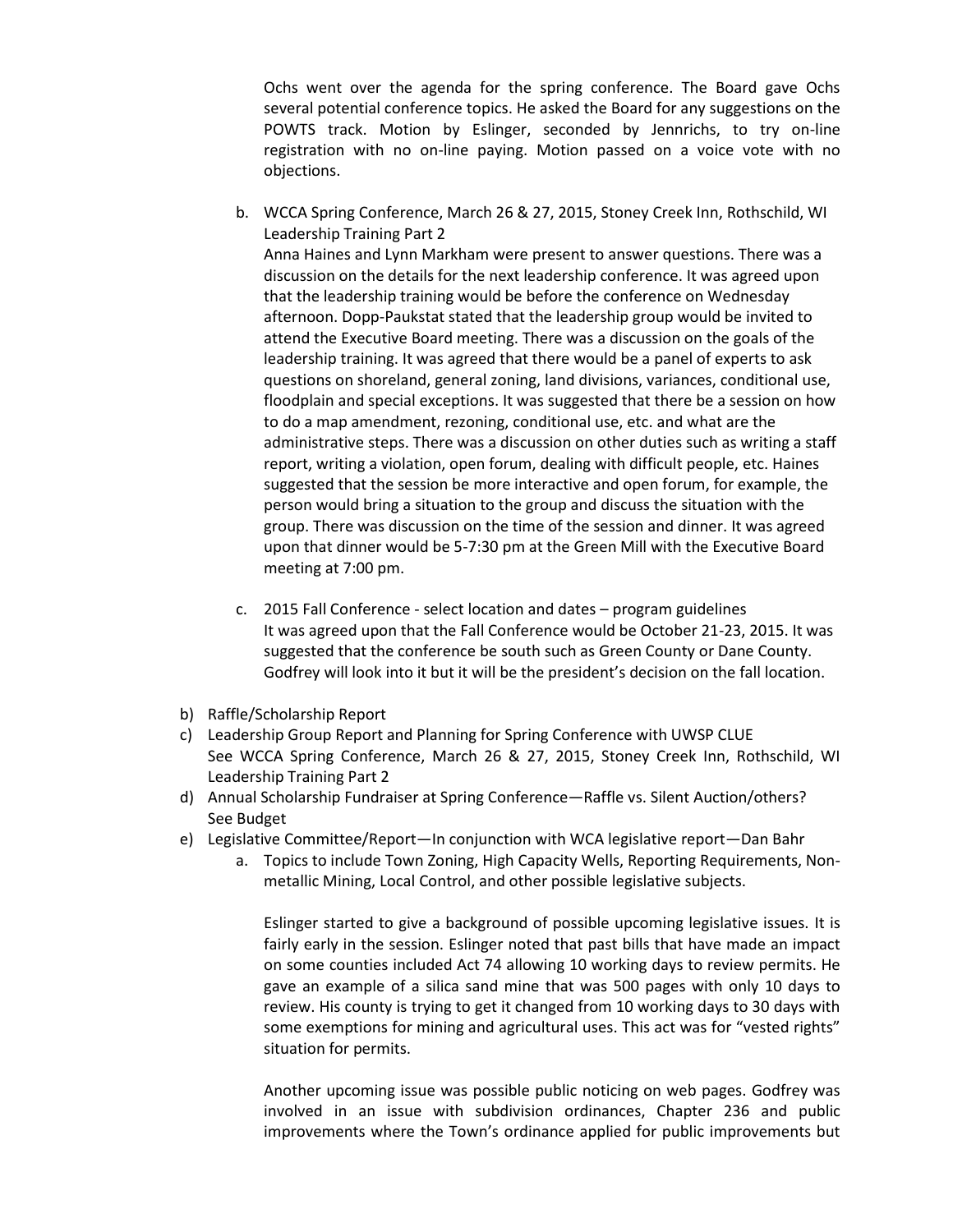they want to amend it so that if the Town does not have any standards, the county's ordinance can apply for public improvements. The last proposed bill for this fix was in 2008 but it was late in the session so it was not looked at. Godfrey stated that the bill is written, it just needs to be introduced. Godfrey stated that the Wisconsin Planning Directors would be interested in this bill.

Eslinger stated that another possible legislative issue would be in regards to State Statutes 59.69(5) dealing with what constitutes a comprehensive revision for the chance that Towns can withdraw from County zoning. There were a couple of early bills that were introduced dealing with annexation involving Brown County. Eslinger stated that the Town's Association will introduce further legislation on "balloon" annexation. There was a brief discussion on annexation in general.

Bahr gave a legislative update and a brief explanation on the current political outlook. Bahr asked about non-fiscal items because the Governor's Office asked WCA for any non-fiscal items that they would like. Bahr stated that he suggested the Governor's Office extend the 10 days to 30 business days. In regards to the subdivision ordinance, he stated that there may be legislators that might possibly introduce the bill.

Bahr stated he did send WCCA suggestions about public notices being on-line instead of newspapers but stated the newspaper lobbyist already called him on it. There was a discussion on how much it would save taxpayers if the counties could just put the public notices on the county web site.

Bahr stated that high capacity wells will be a hot topic for this session. The Board stated that this is a DNR issue. Bahr stated that there may come changes that may affect counties. One of the issues is the Lake Buehl decision and the cumulative impacts of other wells in the area. Senator Tiffany may introduce a bill to reverse this decision so as to not take into account cumulative impacts. There was a discussion amongst the Board members on the impacts this bill may have on the State.

Bahr moved to frac sand bills. He recapped the last session bills on frac sand and explained what happened with both bills that were introduced last year.

Bahr moved into zoning issues for Towns to get out of County Zoning. Bahr gave a brief synopses of the issue last session. It became a Dane County issue and since the last public hearing, Dane County has changed some of their committee members. Bahr noted that there was a discussion on what is a comprehensive revision. There will be discussion between the Town's Association and the Wisconsin Counties Association.

Bahr stated that there is a proposed bill for the Hegwood case which involved shoreland zoning vs town zoning. Bahr briefly explained the case and the effect on counties. In this bill, the county would be able to follow NR115 standards and the Towns would get to regulate their zoning. There was a discussion on this proposed bill. Bahr stated that the bill hasn't been introduced yet and he will have to see the bill language to see how it would affect counties in general. Bahr will send out the proposed bill when he gets it.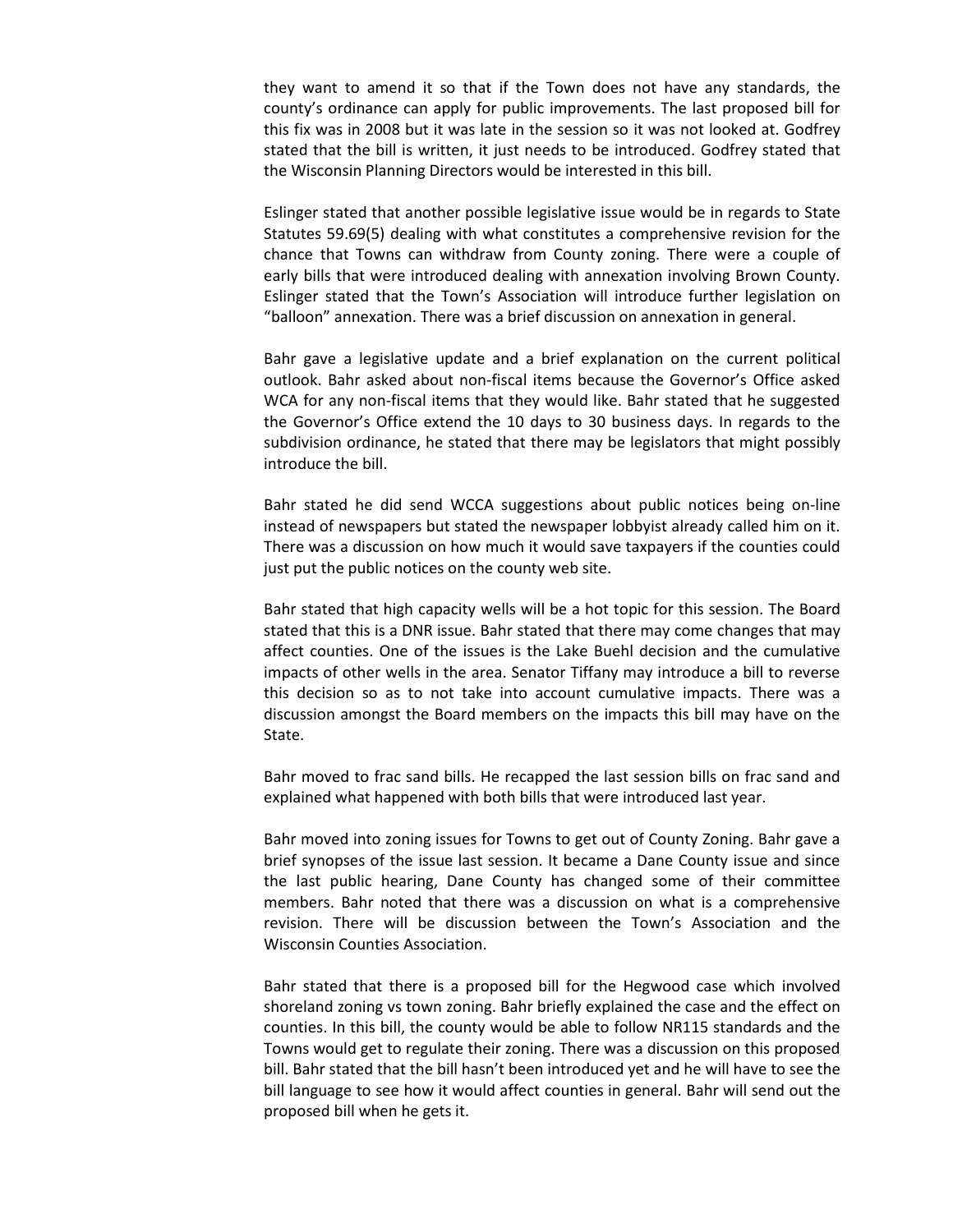Bahr stated that the state budget would be introduced February 3, 2015. There was discussion on the budget in general.

- f) Administrative Code Committee The Executive Board will review this committee over the year. It was suggested that the guidebook list each committee and a short paragraph about each committee.
- g) Nominating Committee No report at this time.
- h) Audit Committee Staff gives committee report monthly.
- i) NR 113 Committee No report at this time.
- j) NR 115 Shoreland/Wetland Committee

Lutze was present to give a report to the Executive Board. She stated that the new shoreland model ordinance is out. She explained a change to the model NR115 in regards to annexation of shorelands by cities and villages (Act 80). Cities and villages no longer have to administrate County shoreland ordinances. They still need to do shoreland wetland and NR117. Lutze would like to meet with the WCCA NR115/Wetland Committee and talk about updating the guidebook. Lutze stated that WWA is working on a wetland model ordinance and she is sitting on their advisory committee.

Lutze stated that she is working with other DNR sections and state agencies internally to educate them on NR115 and for their projects to comply with Counties' ordinances. She updated the Board on the possible new positions and other positions that aren't being filled. Barrows stated that it is helpful that the counties get letters to the BOA but asked Lutze not to write a letter if there isn't any comment. Lutze stated that she is working on the letters with the other two employees and stated there may not be a letter on every case. There was a lengthy discussion on variances in general.

- k) NR 116 Committee No report at this time.
- l) Mining Committee No report at this time.
- m) Working Lands Initiative Committee No report at this time.
- n) Awards/Scholarship Committee Staff asked the Executive Board for any retirements. It was discussed that we will be presenting a lifetime achievement award to a member. Motion by Dopp-Paukstat, seconded by Grabau, to present Gary Heinrichs, DNR, the lifetime achievement award. Motion passed on a voice vote with no objection.
- o) Web Page Committee No report at this time.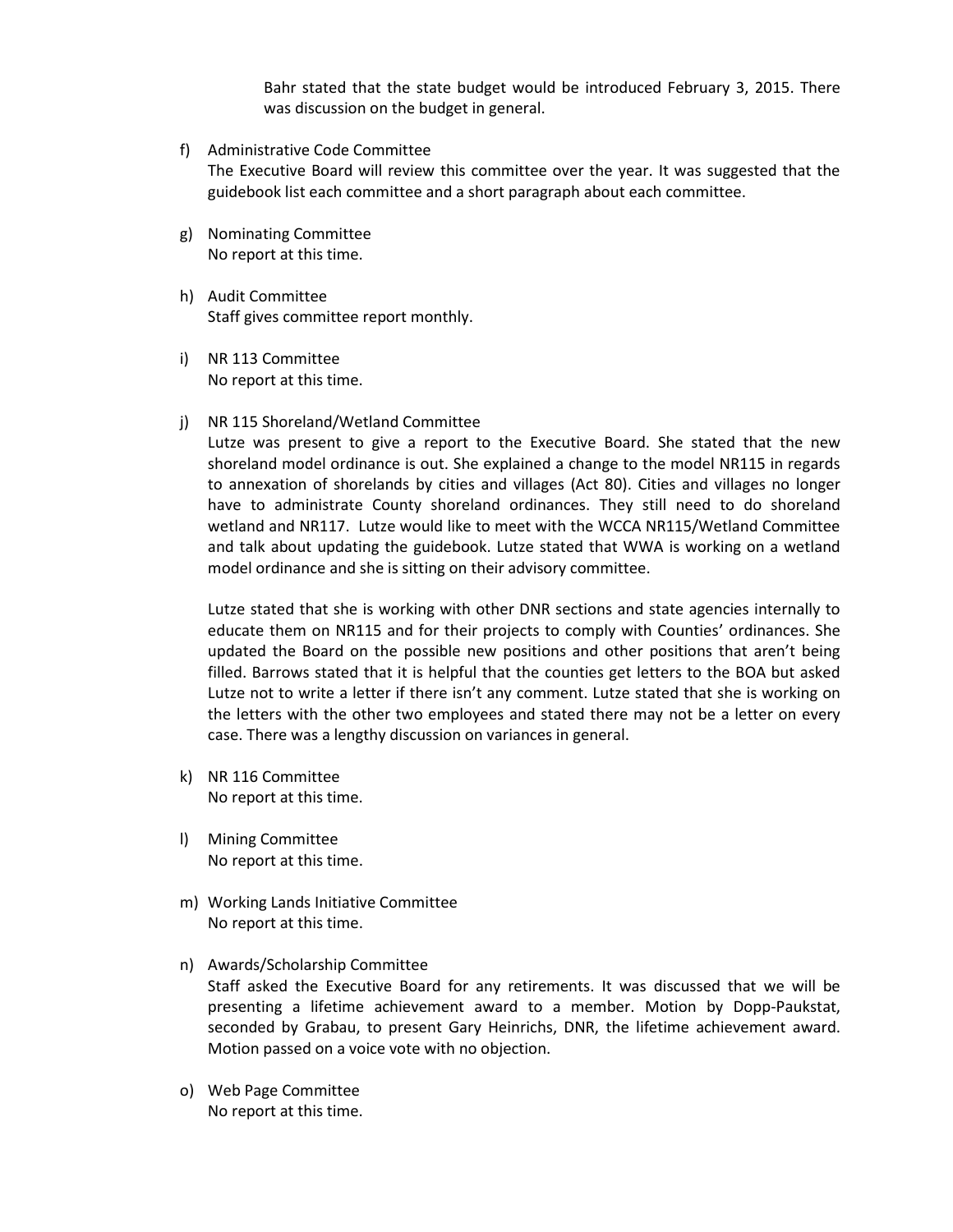p) POWTS Code Council

DSPS picked the people that would be on the Code Council and it is all industry heavy. Dale Dimond was chosen by DSPS to be on the council; WCCA didn't get to pick who they wanted on the Council.

- q) POWTS Technical Advisory Committee Not active at this point in time.
- r) Other Committees or Reports

## **Friday, January 23, 2015 9:00 AM**

12) District Reports

Bremer stated their district meeting was in December 2014. Lutze was present and talked about NR115. Bremer stated he will have another meeting in February or March to talk about nonmetallic mining.

Michalek stated that Godfrey put their report in the Decoder. His district plans to meet in March again.

Barrows stated that she didn't know she was going to be district rep until the meeting. Heidi Bounk from DNR came and talked to the district about shoreland grants.

Giebel stated that the EC district met in December 2014. Lutze was present and talked about the NR115 ordinance update. They had another meeting in January where they will tour the Waupaca Foundry. He explained the toured and how they reuse sand throughout the country. The next meeting in February will be in Winnebago County and then March will be at Kelly Lake.

Kozlowski said the NW district met in December and they talked about the fact that they don't have a DNR shoreland specialist right now. Ed Tyler from DSPS was present at their meeting with a new computer system for mound design. There was discussion on a loophole with NR115 and the definition of replacement vs reconstruction. There was a lengthy discussion on NR115 amongst the Executive Board.

Grabau stated the WC district met in December and they get together quarterly. They had DATCP come to their meeting to give a talk to their district about Farmland Presentation. They talked about junk ordinances. For their next meeting in March they have invited Lutze and Heinrichs. Grabau stated that there are a lot of new zoning people in their district and they would like Ed Taylor to come to do a POWTS session.

Jennrich from the NE district stated that at their December meeting they had Ed Taylor from DSPS. Their next meeting in Feb 2015 will be at Kelly Lake.

- 13) State Agency and Affiliated Organization Reports (No other agencies reported on Friday)
	- a) WI Department of Safety and Professional Services
	- b) WI Department of Natural Resources
	- c) WI Department of Ag, Trade and Consumer Protection
	- d) UW Stevens Point Center for Land Use Education
	- e) UW Extension Local Government Center
	- f) Wisconsin Wetlands Association
	- g) Wisconsin Counties Association
	- h) Wisconsin Land & Water Conservation Association